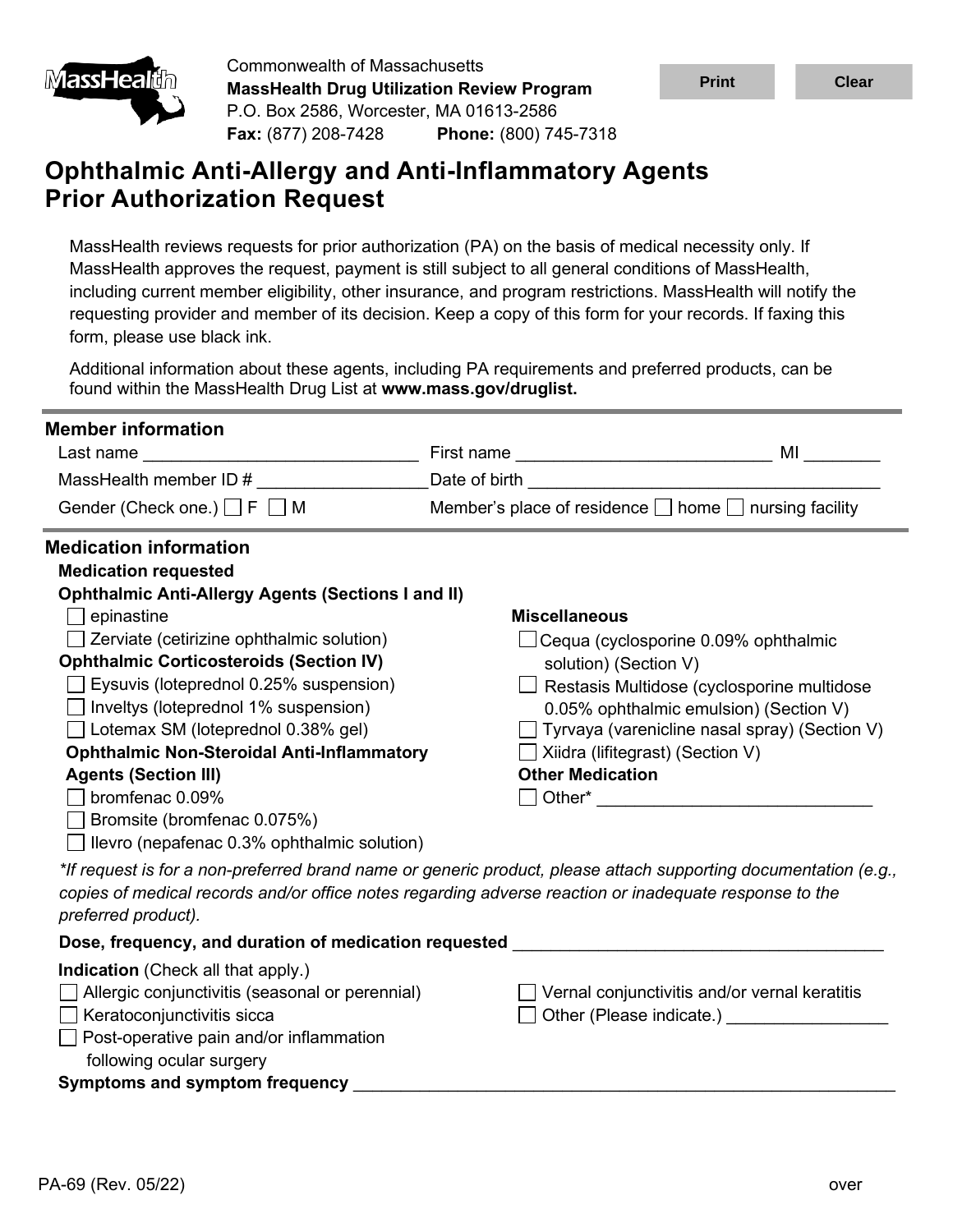## **Section I. Please complete for Zerviate requests.**

|    | For members $\geq$ two to < three years of age, please complete question 1. For members $\geq$ three years of age,<br>please complete questions 2 and 3.                                                                             |
|----|--------------------------------------------------------------------------------------------------------------------------------------------------------------------------------------------------------------------------------------|
|    | 1. Has the member had a trial with two of the following: Alomide, bepotastine, epinastine, Lastacaft or                                                                                                                              |
|    | olopatadine ophthalmic solution?                                                                                                                                                                                                     |
|    | Yes. Please list the drug names, dates/duration of trials and outcomes below.*                                                                                                                                                       |
|    |                                                                                                                                                                                                                                      |
|    | Did the member experience any of the following? $\Box$ Adverse reaction $\Box$ Inadequate response $\Box$ Other<br>Briefly describe details of adverse reaction, inadequate response, or other.                                      |
|    |                                                                                                                                                                                                                                      |
|    | Did the member experience any of the following? $\Box$ Adverse reaction $\Box$ Inadequate response $\Box$ Other<br>Briefly describe details of adverse reaction, inadequate response, or other.                                      |
|    | No. Please explain if there is a contraindication to these trials.                                                                                                                                                                   |
| 2. | Has the member had a trial with two of the following: Alocril, Alomide, azelastine ophthalmic solution,<br>bepotastine, ketotifen, Lastacaft or olopatadine ophthalmic solution?                                                     |
|    | Yes. Please list the drug names, dates/duration of trials and outcomes below.*                                                                                                                                                       |
|    |                                                                                                                                                                                                                                      |
|    | Did the member experience any of the following? $\Box$ Adverse reaction $\Box$ Inadequate response $\Box$ Other<br>Briefly describe details of adverse reaction, inadequate response, or other.                                      |
|    |                                                                                                                                                                                                                                      |
|    | Did the member experience any of the following? $\Box$ Adverse reaction $\Box$ Inadequate response $\Box$ Other<br>Briefly describe details of adverse reaction, inadequate response, or other.                                      |
|    | No. Please explain if there is a contraindication to these trials. _________________________________                                                                                                                                 |
|    | 3. Has the member had a trial with epinastine?                                                                                                                                                                                       |
|    | Yes. Please list the dates/duration of trials and outcomes.* Dates/duration of trial                                                                                                                                                 |
|    | Did the member experience any of the following? $\Box$ Adverse reaction $\Box$ Inadequate response $\Box$ Other                                                                                                                      |
|    | Briefly describe details of adverse reaction, inadequate response, or other.                                                                                                                                                         |
|    | No. Please explain if there is a contraindication. <u>Note that the contract of the set of the set of the set of the set of the set of the set of the set of the set of the set of the set of the set of the set of the set of t</u> |
|    | Please complete for epinastine<br>Section II.                                                                                                                                                                                        |
|    | For members $\geq$ two to < three years of age, please complete question 1. For members $\geq$ three years of age,                                                                                                                   |
|    | please complete question 2.<br>iel with one of the followings honotecting legatifies or elemetrating enhibelesia                                                                                                                     |
|    |                                                                                                                                                                                                                                      |

1. Has the member had a trial with one of the following: bepotastine, ketotifen or olopatadine ophthalmic solution?

□ Yes. Please list the drug names, dates/duration of trials and outcomes below.\*

Drug name \_\_\_\_\_\_\_\_\_\_\_\_\_\_\_\_\_\_\_\_\_\_ Dates/duration of trial \_\_\_\_\_\_\_\_\_\_\_\_\_\_\_\_\_\_\_\_\_\_\_\_\_\_\_\_

| Did the member experience any of the following? $\Box$ Adverse reaction $\Box$ Inadequate response $\Box$ Other |  |
|-----------------------------------------------------------------------------------------------------------------|--|
| Briefly describe details of adverse reaction, inadequate response, or other.                                    |  |

\_\_\_\_\_\_\_\_\_\_\_\_\_\_\_\_\_\_\_\_\_\_\_\_\_\_\_\_\_\_\_\_\_\_\_\_\_\_\_\_\_\_\_\_\_\_\_\_\_\_\_\_\_\_\_\_\_\_\_\_\_\_\_\_\_\_\_\_\_\_\_\_\_\_\_\_\_\_

No. Please explain if there is a contraindication to these trials. \_\_\_\_\_\_\_\_\_\_\_\_\_\_\_\_\_\_\_\_\_\_\_\_\_\_\_\_\_

**College**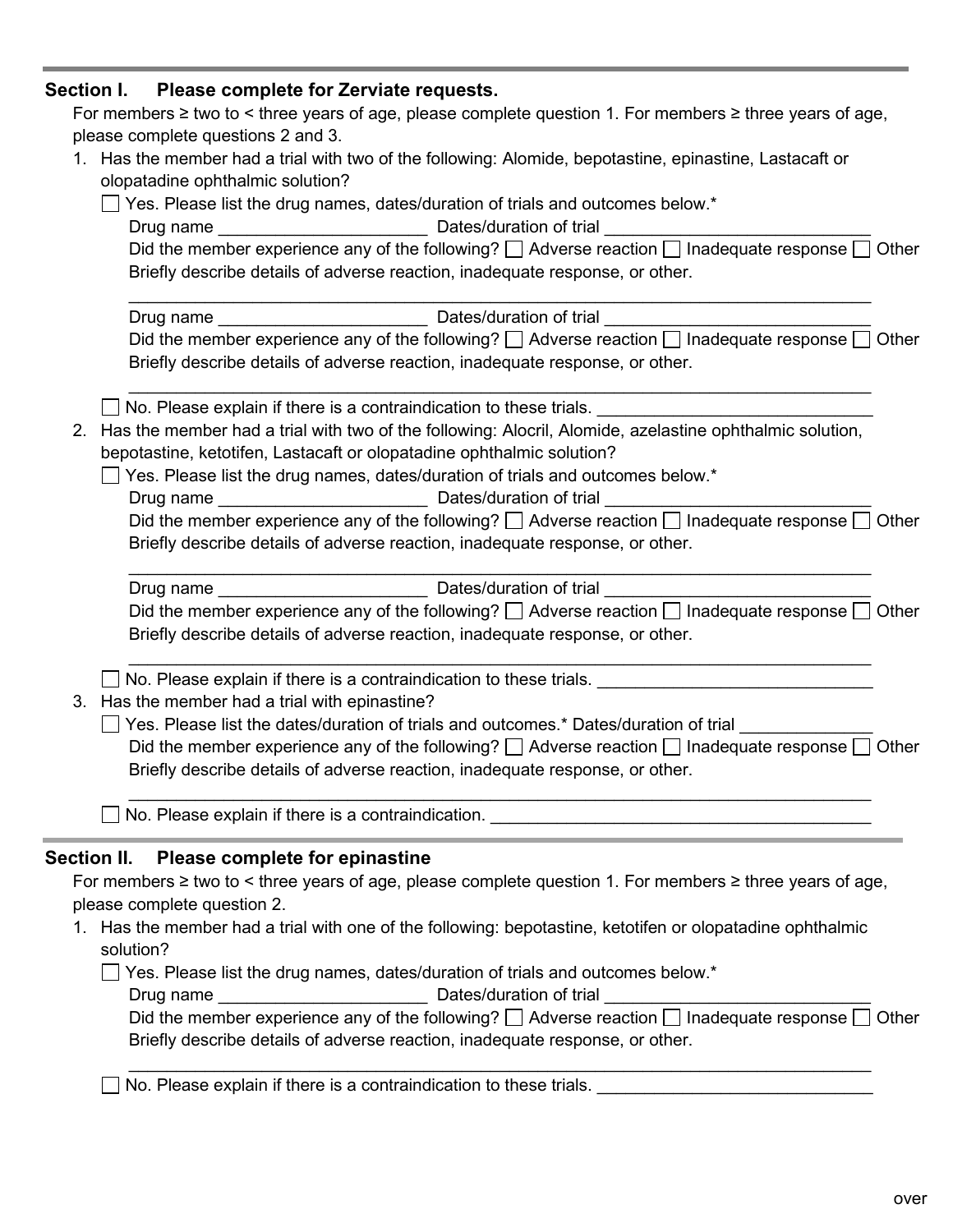|                                                                                                                                                                                                 | 2. Has the member had a trial with azelastine ophthalmic solution, bepotastine, ketotifen, Lastacaft or<br>olopatadine ophthalmic solution?                                                     |  |  |  |
|-------------------------------------------------------------------------------------------------------------------------------------------------------------------------------------------------|-------------------------------------------------------------------------------------------------------------------------------------------------------------------------------------------------|--|--|--|
|                                                                                                                                                                                                 | Yes. Please list the drug names, dates/duration of trials and outcomes below.*                                                                                                                  |  |  |  |
| Did the member experience any of the following? $\Box$ Adverse reaction $\Box$ Inadequate response $\Box$ Other<br>Briefly describe details of adverse reaction, inadequate response, or other. |                                                                                                                                                                                                 |  |  |  |
|                                                                                                                                                                                                 | No. Please explain if there is a contraindication to these trials.                                                                                                                              |  |  |  |
|                                                                                                                                                                                                 | Section III. Please complete for all requests for ophthalmic non-steroidal anti-inflammatory<br>agents.                                                                                         |  |  |  |
|                                                                                                                                                                                                 | Has the member had a trial with ophthalmic diclofenac, flurbiprofen, ketorolac, or nepafenac 0.1%?                                                                                              |  |  |  |
|                                                                                                                                                                                                 | Yes. Please list the drug name, dates/duration of trials and outcomes below.*                                                                                                                   |  |  |  |
|                                                                                                                                                                                                 | Dates/duration of trial<br><u> 1980 - Johann Barn, mars ar breithinn ar breithinn ar breithinn ar breithinn ar breithinn ar breithinn ar br</u><br>Drug name                                    |  |  |  |
|                                                                                                                                                                                                 | Did the member experience any of the following? $\Box$ Adverse reaction $\Box$ Inadequate response $\Box$ Other<br>Briefly describe details of adverse reaction, inadequate response, or other. |  |  |  |
|                                                                                                                                                                                                 | No. Please explain if there is a contraindication to these trials.                                                                                                                              |  |  |  |
|                                                                                                                                                                                                 | Section IV. Please complete for all requests for ophthalmic corticosteroids.                                                                                                                    |  |  |  |
|                                                                                                                                                                                                 | 1. For Eysuvis, has the member had a trial with a topical corticosteroid for ophthalmic use that is available<br>without prior authorization?                                                   |  |  |  |
|                                                                                                                                                                                                 | $\Box$ Yes. Please list the drug name, dates/duration of trials and outcomes below.*                                                                                                            |  |  |  |
|                                                                                                                                                                                                 |                                                                                                                                                                                                 |  |  |  |
|                                                                                                                                                                                                 | Did the member experience any of the following? $\Box$ Adverse reaction $\Box$ Inadequate response $\Box$ Other                                                                                 |  |  |  |
|                                                                                                                                                                                                 |                                                                                                                                                                                                 |  |  |  |
|                                                                                                                                                                                                 | Briefly describe details of adverse reaction, inadequate response, or other.                                                                                                                    |  |  |  |
|                                                                                                                                                                                                 | No. Please explain if there is a contraindication to this trial.                                                                                                                                |  |  |  |
|                                                                                                                                                                                                 | 2. For Eysuvis, has the member had a trial with cyclosporine 0.05% ophthalmic emulsion?                                                                                                         |  |  |  |
|                                                                                                                                                                                                 | Yes. Please list the dates/duration of trials and outcomes.* Dates/duration of trial                                                                                                            |  |  |  |
|                                                                                                                                                                                                 | Did the member experience any of the following? $\Box$ Adverse reaction $\Box$ Inadequate response $\Box$ Other<br>Briefly describe details of adverse reaction, inadequate response, or other. |  |  |  |
|                                                                                                                                                                                                 | No. Please explain if there is a contraindication to this trial.                                                                                                                                |  |  |  |
|                                                                                                                                                                                                 | 3. For Inveltys and Lotemax SM, has the member had a trial with loteprednol 0.5% suspension, gel or<br>ointment?                                                                                |  |  |  |
|                                                                                                                                                                                                 | Yes. Please list the dates/duration of trials and outcomes.* Dates/duration of trial                                                                                                            |  |  |  |
|                                                                                                                                                                                                 | Did the member experience any of the following? $\Box$ Adverse reaction $\Box$ Inadequate response $\Box$ Other<br>Briefly describe details of adverse reaction, inadequate response, or other. |  |  |  |

□ Yes. Please list the dates/duration of trials and outcomes.\* Dates/duration of trial Did the member experience any of the following?  $\Box$  Adverse reaction  $\Box$  Inadequate response  $\Box$  Other Briefly describe details of adverse reaction, inadequate response, or other.

 $\_$  , and the set of the set of the set of the set of the set of the set of the set of the set of the set of the set of the set of the set of the set of the set of the set of the set of the set of the set of the set of th